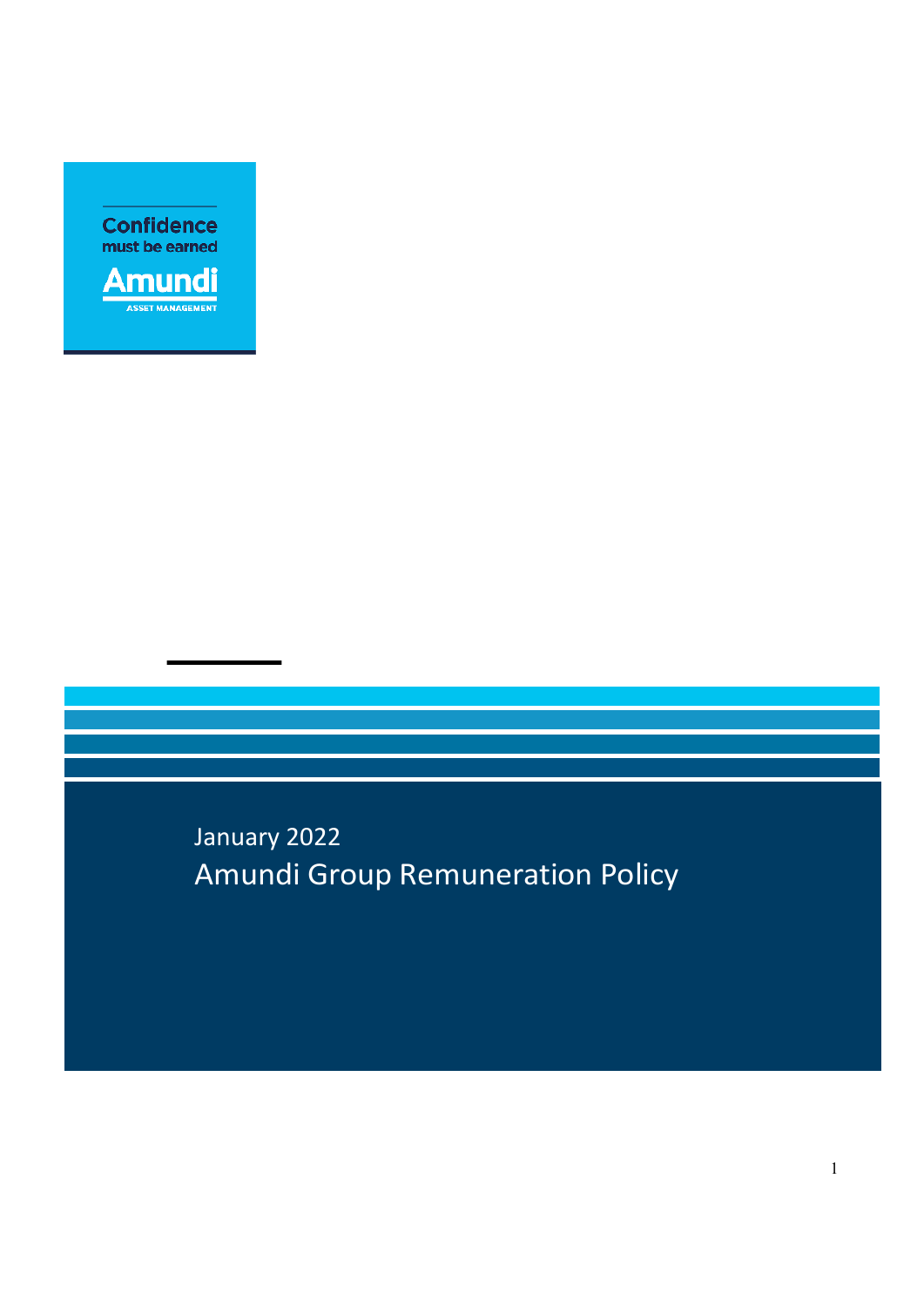# **Contents**

| 8. Appendix III: Summary of applicable provisions regarding individual variable compensation 19 |  |
|-------------------------------------------------------------------------------------------------|--|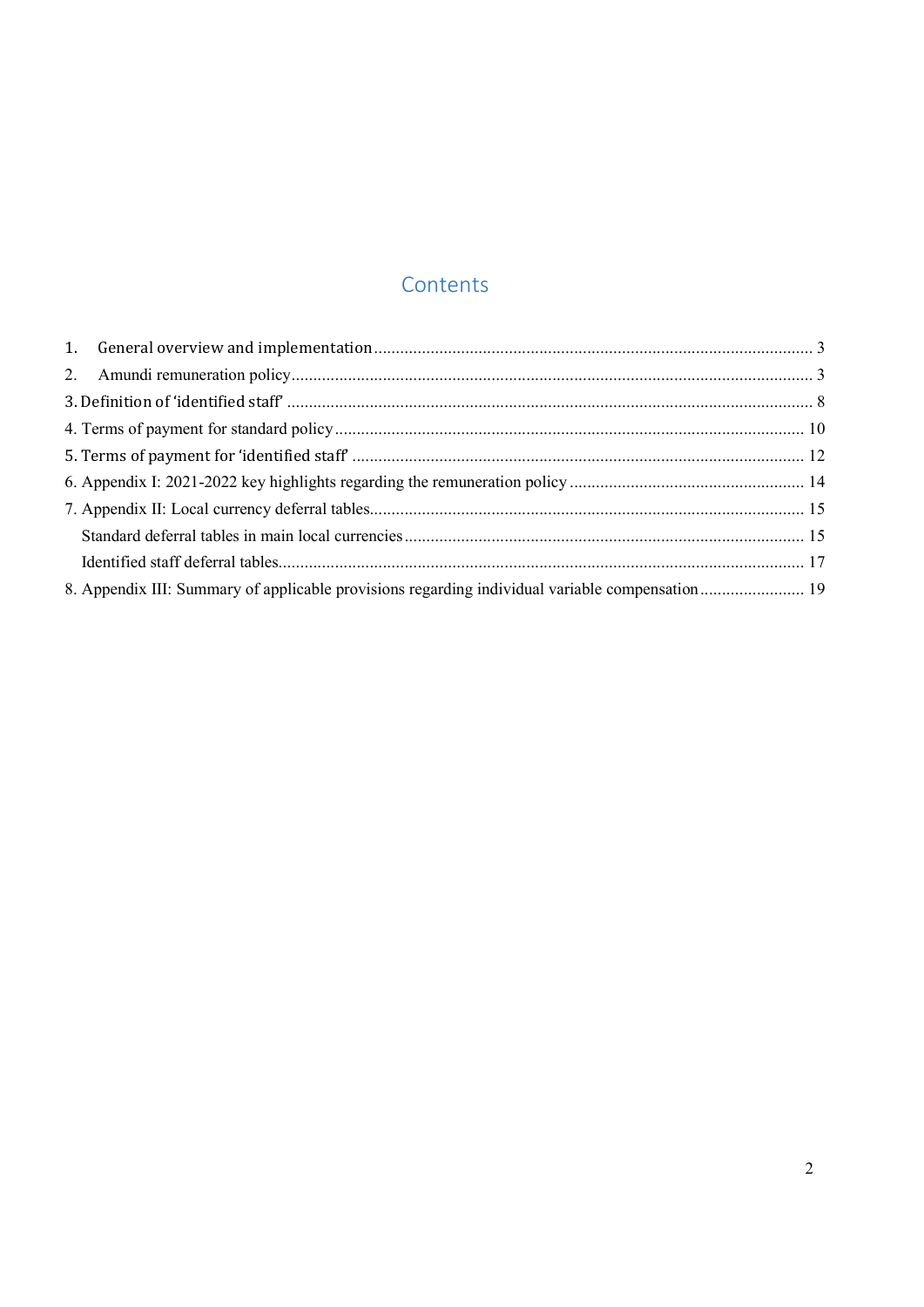# 1. General overview and implementation

The policy described in this document is effective for the financial year starting on January  $1<sup>st</sup>$  2022. It sets out the overall Amundi remuneration framework and applies to France and to all entities of the Amundi Group of the European and Asian perimeter in the absence of more stringent or specific local regulatory requirements. For United States, specific rules apply that are broadly equivalent to the Group Remuneration policy.

In this instance, local adjustments across the European Union and international companies may apply, if required by local regulation.

This policy mainly operates under the remuneration requirements of the UCITS and the AIFM Directives . Sectorspecific addenda to this policy are issued for credit institutions and investment firms within Amundi subject to CRD V and IFR/IFD, to comply with the applicable regulations. Moreover, the design of this policy also ensures the compliance with the remuneration provisions of MiFID and SFDR.

The Remuneration Policy and its implementation are approved by the Amundi Board of Directors, following the review and positive opinion by the Amundi Remuneration Committee.

Finally, the policy aims at rewarding equal performance irrespective of employee characteristics such as gender, race, marital status as defined in local applicable regulations (i.e. non-discriminatory provisions).

# 2. Amundi remuneration policy

### Standard Policy

2.1. This section describes the Amundi's general remuneration policy applicable within the Group. This policy is defined by Amundi's General Management having been proposed by the Human Resources Department. The control functions also ensure that the policy complies with existing standards and regulations.

2.2. The remuneration policy is reviewed every year by the Amundi Remuneration Committee chaired by an independent non-executive Director and comprised of members who are either independent or exercising no executive functions within Amundi.

2.3. The remuneration policy is designed to be aligned with the economic strategy and long-term objectives, the values and interests of the company and of the funds under management and with those of investors, with sound and well-controlled risk management.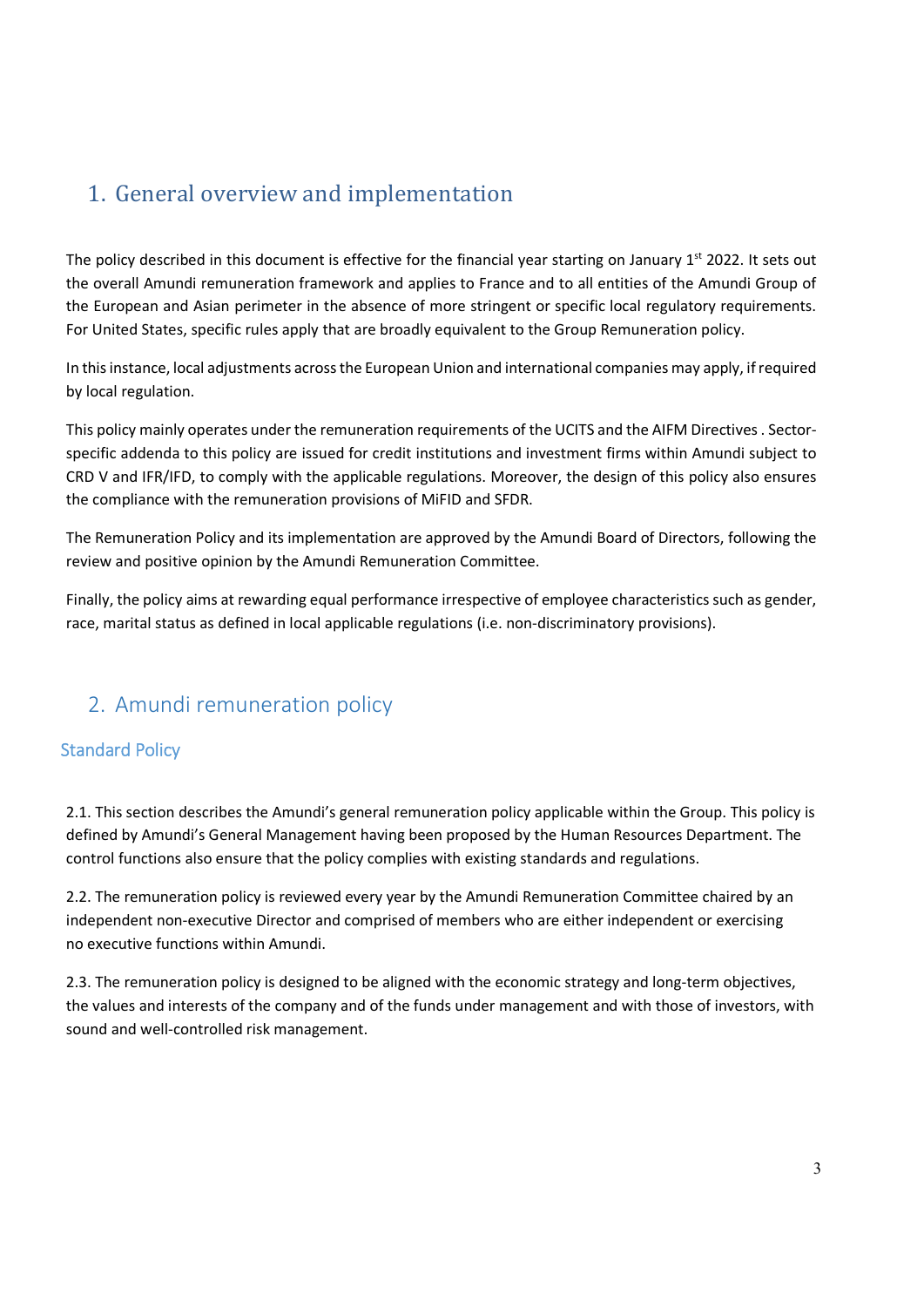2.4. Each employee is eligible to all or part of the following elements of the remuneration package depending on their responsibilities and specific work location:

- Fixed Remuneration, based on the level of responsibility, considered within the local specificities and market conditions.
- **Variable Remuneration**, split in two components:
	- **o Annual Bonus**, addressed to the general population: rewards the individual / team performance and is defined by managerial discretion on the basis of the level of achievement of pre-defined performance drivers
	- **o Long Term Incentive**, addressed to selected Key People: based on Amundi performance shares, aimed at motivating the managers on the achievement of business and financial goals as set in the Amundi Business Plan.
- **Collective Variable Remuneration**: shares in the financial performance generated by Amundi.
- **Benefits**: offer support and protection to employees and their families and help them cover health expenses and prepare for retirement through schemes including company and individual contributions in a tax-efficient structure.

2.5. Concerning individual variable remuneration, this is only awarded (except in the case of a recruitment) based on the contribution to performance as assessed by the manager in accordance with the following principles:

- The Amundi total variable remuneration pool is determined as a percentage of gross operating income so as to calibrate the amounts paid out according to the results achieved by Amundi. This pool is communicated to the Amundi Board of Directors.
- The bonus pools for the various sectors are defined following a top-down process to take into account the contribution of each sector to the overall performance.

Individual variable remuneration awards are discretionary in nature, based on an assessment of the individual performance by managers on the basis of:

- Objective criteria, both quantitative and qualitative
- Incorporating, depending on the function, an appropriate short to long term time scale
- Compliance with risk limits (including sustainability risk) and the client's interests.

2.6. Concerning guaranteed variable remuneration, this only occurs in the context of hiring new employees and is limited to the first year.

2.7. Payments relating to the early termination of a contract reflect performance achieved over time and are designed in a way that does not reward failure.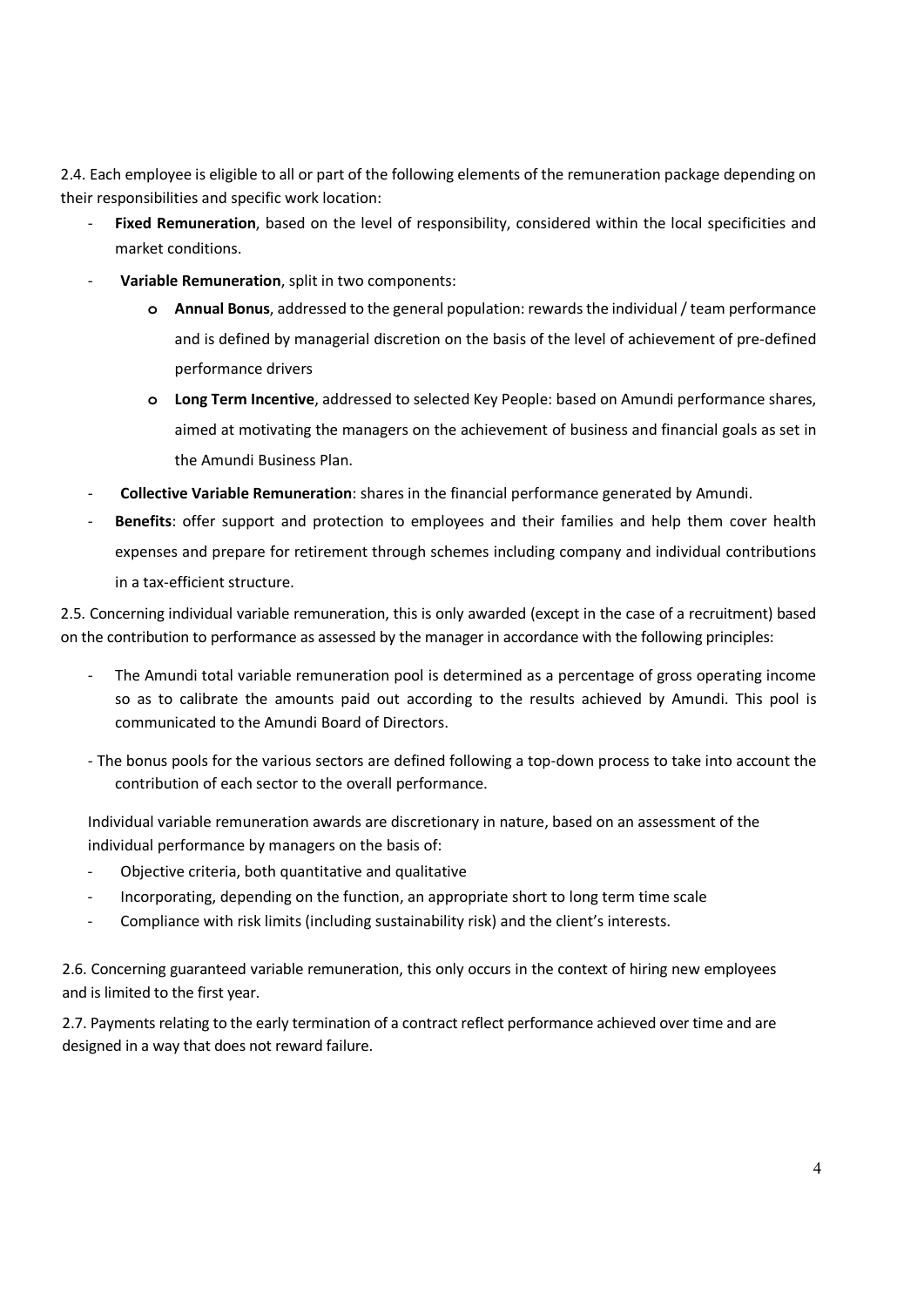## *Criteria taken into account to determine the bonus depending on the position*

| <b>Position</b>                 |                                                                                                                         | <b>Quantitative criteria</b>                                                                                                                                                                                                                                                                                                                                                                                                                                                                                                                                                                                                                                                                      | <b>Qualitative criteria</b>                                                                                                                                                                                                                                                                                                                                                                                                                                                                                                                                                                                                                                                                                 |
|---------------------------------|-------------------------------------------------------------------------------------------------------------------------|---------------------------------------------------------------------------------------------------------------------------------------------------------------------------------------------------------------------------------------------------------------------------------------------------------------------------------------------------------------------------------------------------------------------------------------------------------------------------------------------------------------------------------------------------------------------------------------------------------------------------------------------------------------------------------------------------|-------------------------------------------------------------------------------------------------------------------------------------------------------------------------------------------------------------------------------------------------------------------------------------------------------------------------------------------------------------------------------------------------------------------------------------------------------------------------------------------------------------------------------------------------------------------------------------------------------------------------------------------------------------------------------------------------------------|
| Investment<br><b>Management</b> | Risk-adjusted performance                                                                                               | • IR/Sharpe over 1, 3, 5 years<br>• Gross/absolute/relative performance of<br>the investment strategies (based on<br>GIPS composites) over 1, 3, 5 years,<br>outlook mainly focused on 1 year,<br>adjusted with long-term figures (3,5<br>years)<br>• Performance risk adjusted based on<br>IR/Sharpe over 1, 3, 5 years<br>• Competitive positioning through<br>Morningstar rankings<br>• Net inflows / Successful requests for<br>proposals, mandates<br>• Performance fees generation<br>• ESG rating of the funds according to<br>different providers when applicable<br>(Morningstar, CDP)<br>• Respect of ESG beat the benchmark,<br>ESG exclusion policies and climate<br>transition index | • Compliance with risk policy, compliance and<br>legal rules<br>• Quality of management<br>• Innovation/product development<br>• Collaboration/Sharing of best practices<br>• Commercial engagement – including the ESG<br>component of commercial effort and flows<br>$\bullet$ ESG<br>- Compliance with ESG policy and participation<br>to the ESG and net-zero offering<br>- Integration of ESG into investment processes<br>- Capacity to promote and project ESG<br>knowledge internally and externally<br>- Extent of proposition and innovation in the<br><b>ESG</b> space<br>- Demonstrates capacity to manage well the<br>combination of risk return and ESG (the risk<br>and ESG adjusted return) |
| Sales                           | <b>Business development and</b><br>sustainability through proper<br>behavior and consideration of<br>client's interests | • Net inflows, notably on ESG and impact<br>denominated products<br>• Revenues<br>• Gross Inflows<br>• Client base development and retention;<br>product mix<br>• Number of commercial activities per<br>year, notably prospection activities<br>• Number of clients approached on their<br>net zero strategy                                                                                                                                                                                                                                                                                                                                                                                     | • Compliance with risk policy, compliance and<br>legal rules<br>· Joint consideration of Amundi's interests and<br>of client's interests<br>• Securing/developing the business<br>• Client satisfaction<br>• Quality of management<br>• Cross-functional approach and sharing of best<br>practices<br>• Entrepreneurial spirit<br>• Capacity to explain and promote ESG policies<br>and capabilities as well as solutions of the firm                                                                                                                                                                                                                                                                       |
| Control                         | <b>Project management and</b><br>achievement of own targets,<br>regardless of the results of the<br>business controlled | • Depending on the projects managed<br>and objectives set<br>• Absence of regulatory breach                                                                                                                                                                                                                                                                                                                                                                                                                                                                                                                                                                                                       | • Depending on the projects managed and<br>objectives set<br>• Quality of controls<br>• Compliance with regulations and<br>consideration of client's interests<br>• Quality of management<br>• Collaboration/Sharing of best practices                                                                                                                                                                                                                                                                                                                                                                                                                                                                      |
| Support                         | <b>Project management and</b><br>achievement of own targets                                                             | • Depending on the projects managed<br>and objectives set<br>• Management/optimization of expenses                                                                                                                                                                                                                                                                                                                                                                                                                                                                                                                                                                                                | • Depending on the projects managed<br>and objectives set<br>. Quality of client servicing and support to<br>all staff<br>• Improvement of company's efficiency,<br>contribution to its development<br>• Quality of management<br>• Collaboration/Sharing of best<br>practices                                                                                                                                                                                                                                                                                                                                                                                                                              |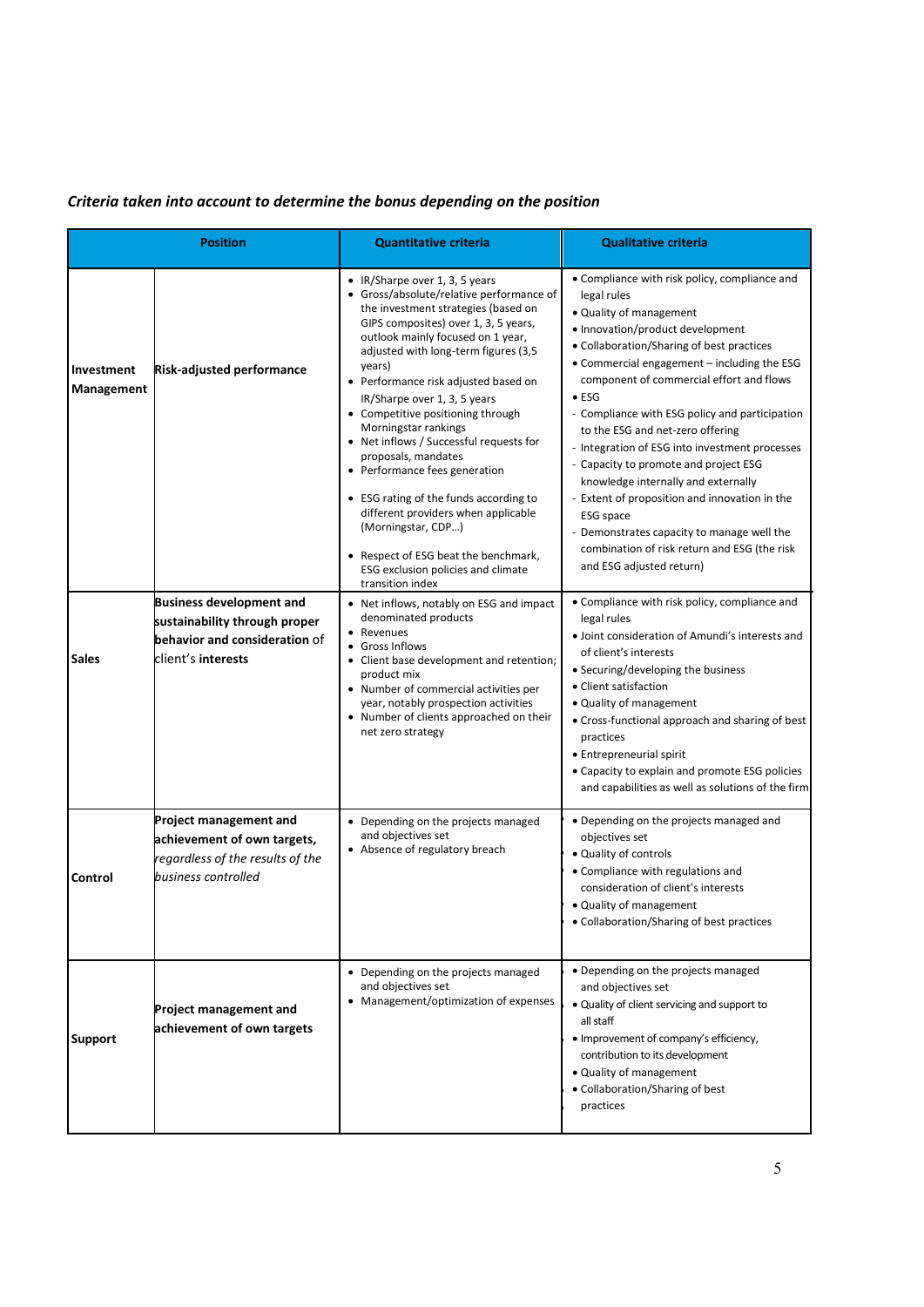In particular, financial goals are avoided for control functions to ensure adequate degree of independence with respect to business subject to controlling activities and avoid any conflict of interest.

#### **2.8. ESG criteria and Sustainability Risk as part of Amundi remuneration framework**

Since its creation in 2010, Amundi has made responsible investment one of its founding pillars. In 2018, Amundi set out a three-year action plan with an objective of adopting a 100% responsible approach. With the ambition of further strengthening its commitments, on 8th December 2021, Amundi launched a social and climate action plan through to 2025. Being ESG strategy key to the Company strategy, Amundi group remuneration policy is aligned with its Responsible Investment policy and its 2025 ESG Ambitions plan.

ESG criteria are embedded within Amundi's control framework, with responsibilities spread between the first level of controls performed by the Investment teams themselves and second level of controls performed by the Risk teams, that can verify the compliance with ESG objectives and constraints of a fund at all time. ESG rules are monitored by the Risk teams the same way as any rule falling into their control perimeter, relying on the same tools and on the same procedures.

Moreover, as part of its 2025 ESG Ambition plan, Amundi has implemented a direct link between management remuneration and ESG objectives, by including the level of achievement of its ESG objectives in the KPIs calculation of the performance shares for its 200 senior executives (weight 20% of total criteria), as well as by setting ESG targets for all portfolio managers and sales representatives.

#### **2.9. Risk Remuneration Committee's role:**

A dedicated Committee called the "Risk Remuneration Committee" brings together the Human Resources function and the control functions (Risk, Compliance, Audit).

All employees with significant impact on the risk profile of the respective management company and/or managed funds is monitored individually by the control functions in terms of risk and compliance behaviors. This monitoring is periodically reviewed by the Risk Remuneration Committee.

The Risk Remuneration Committee's recommendation is forwarded to the General Management to be taken into account for both the allocation of any new awards and the vesting of the deferred bonus tranches. These provisions also apply to the awards and vesting of performance shares, where relevant.

Pursuant to the terms of reference of the Risk Remuneration Committee and in performing its activities, the Committee shall:

- Validate the compliance of the Remuneration Policy with the regulatory requirements;
- Validate the different baskets of funds used for indexation purposes;
- Perform the 2nd level control on HR compensation processes, based on a report describing the 1st level of control reported by the HR Division;
- Check the compatibility of the Remuneration Policy with the economic/prudential situation of Amundi, according to regulatory requirements;
- Validate the proposed list of the Risk Takers proposed by the HR Division and the relevant entities, ensuring the regulatory requirements have been complied with;
- Review the assessment of the behavior of the Risk Takers regarding their obligations to act in good faith and in compliance with all applicable regulatory and internal risk and compliance rules.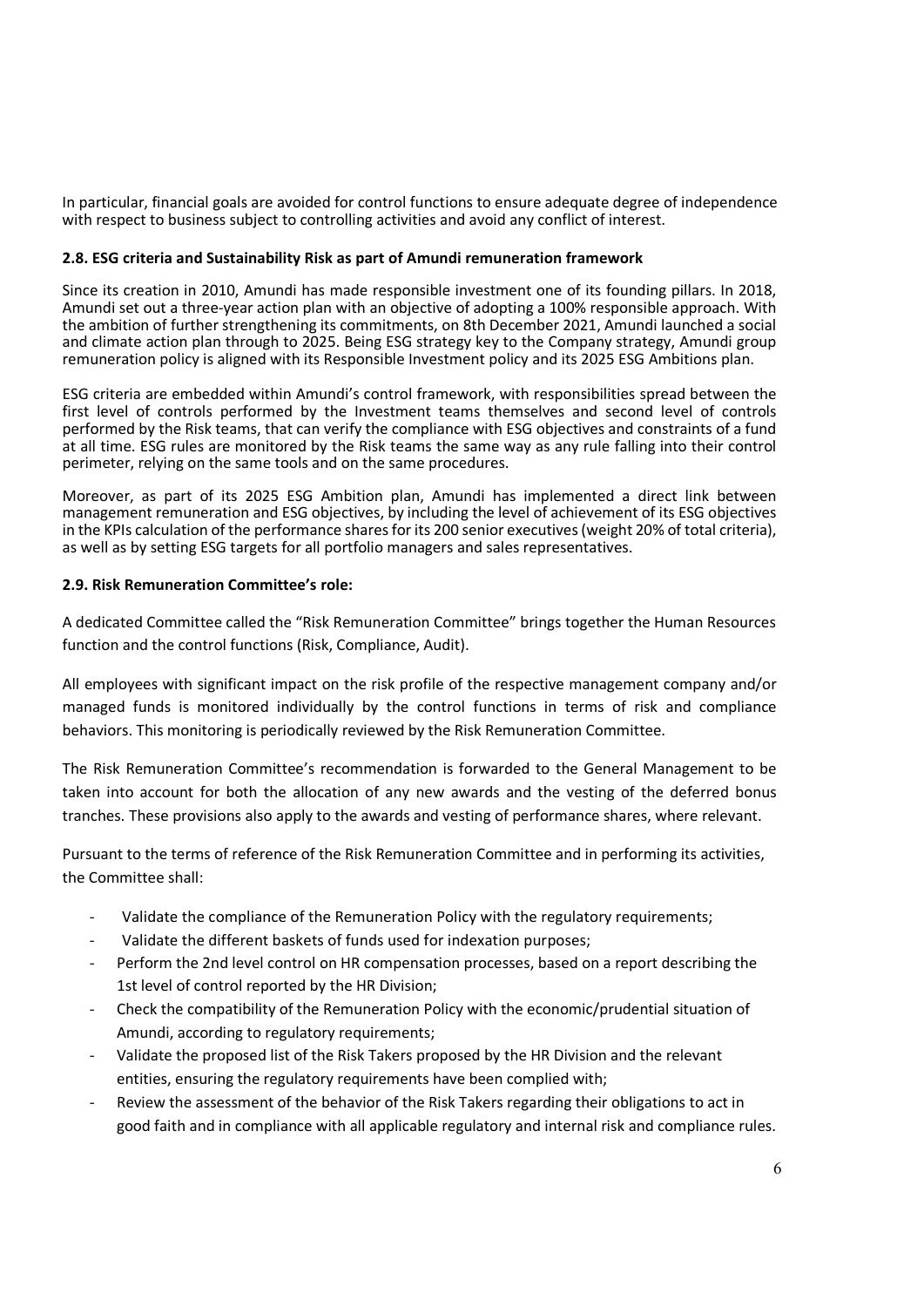In addition to the here above-mentioned activities, the Risk Remuneration Committee shall report any employee's significant misconduct having significant impact on the risk profile of the entity.

Furthermore, each committee member can, at any time, inform the committee about any specific situation that would deserve a review by the Committee. In such a case, an ad hoc committee would then be organized.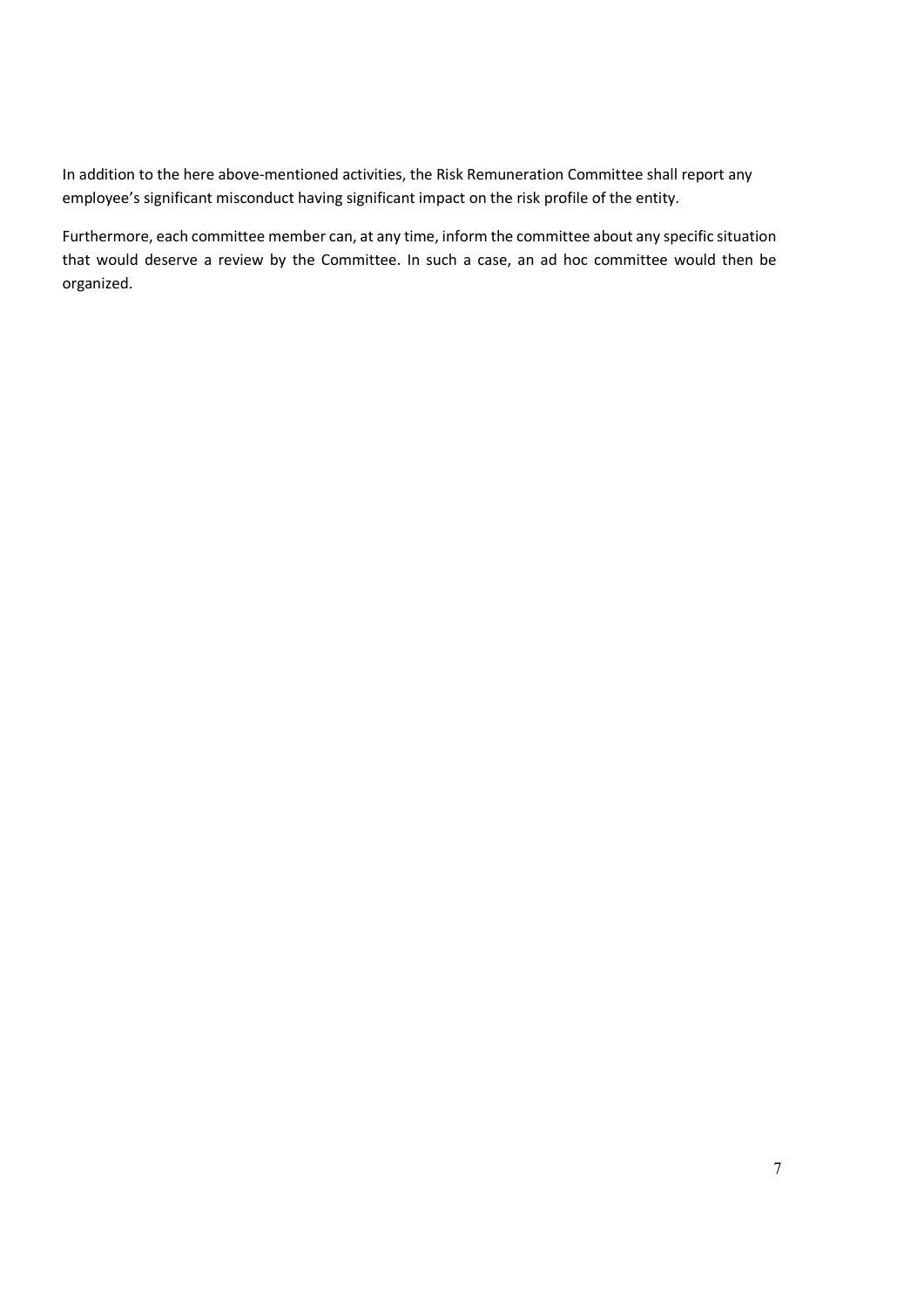# 3. Definition of 'identified staff'

### 3.1. Principle

Employees meeting the following two conditions will be considered as 'identified staff' within the meaning of the AIFMD / UCITS regulation:

- Employees / persons who are likely to have a material impact on the risk profile of the company

and

whose annual variable remuneration is higher than €100k (or equivalent value in local currency), reflecting their level of responsibility on the risk profile.

If these 2 cumulative conditions are not met, employees will be managed by the standard policy and terms of payment as described in section 4 of this document.

If these 2 conditions are met then the terms of payment in section 5 of this document apply.

Other employees in a high wage bracket:

In addition to the above, any employee who performs 'portfolio management activities' or is a 'Senior Manager' (operating effective management of an entity), earning total annual variable above €500k, and who is likely to have a material impact on the risk profile within his/her position, will be managed according to section 5 of this policy.

#### 3.2. Segmentation of the identified staff population

Within Amundi, the identified staff population would inter alia be composed of: Entity legal representatives, relevant Portfolio Managers, Heads of business lines, Heads of control functions, Executive Committee and General Management Committee Members and, any other function that would need to fall under the identified staff category from a local standpoint.

3.3. Application to Management companies

The 'identified staff' definition process is performed and reviewed annually for each management company.

3.4. Delegation of investment management activity to Amundi entities outside EU

When Amundi entities are delegating investment management functions (including risk management) to another Amundi entity outside EU, Amundi ensures that:

a) the entities to which investment management activities have been delegated are subject to regulatory requirements on remuneration that are equally as effective as those applicable under these guidelines; or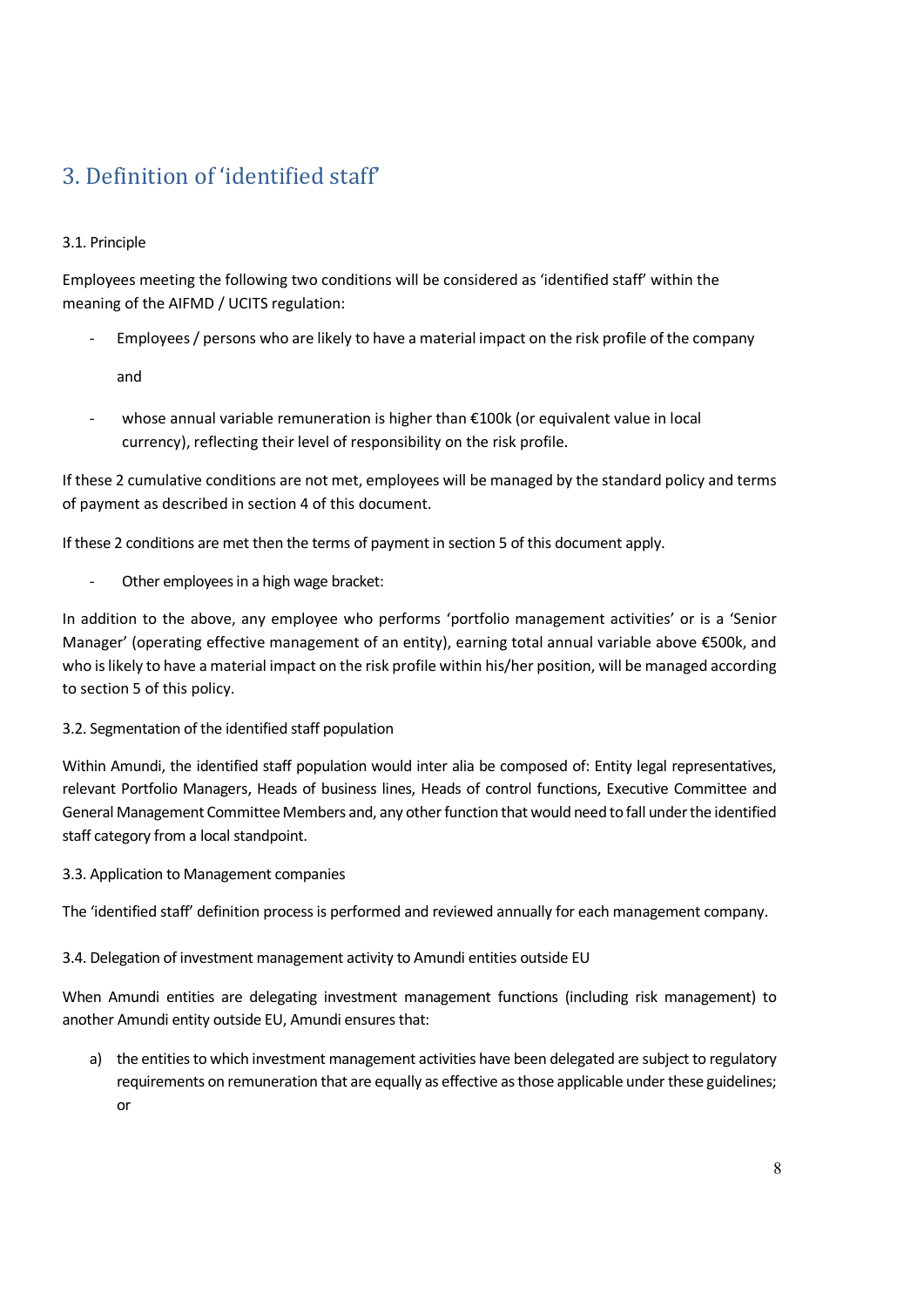b) appropriate contractual arrangements are put in place with entities to which significant investment management activities have been delegated, in order to ensure that there is no circumvention of the remuneration rules set out in the present guidelines; these contractual arrangements cover any payments made to the delegates' identified staff as compensation for the performance of investment management activities on behalf of the management company.

Amundi has, therefore, set up a control to identify the investment managers within a delegated company outside the European Union, whose portfolio management activity is represented significantly by the management of UCITS / AIF.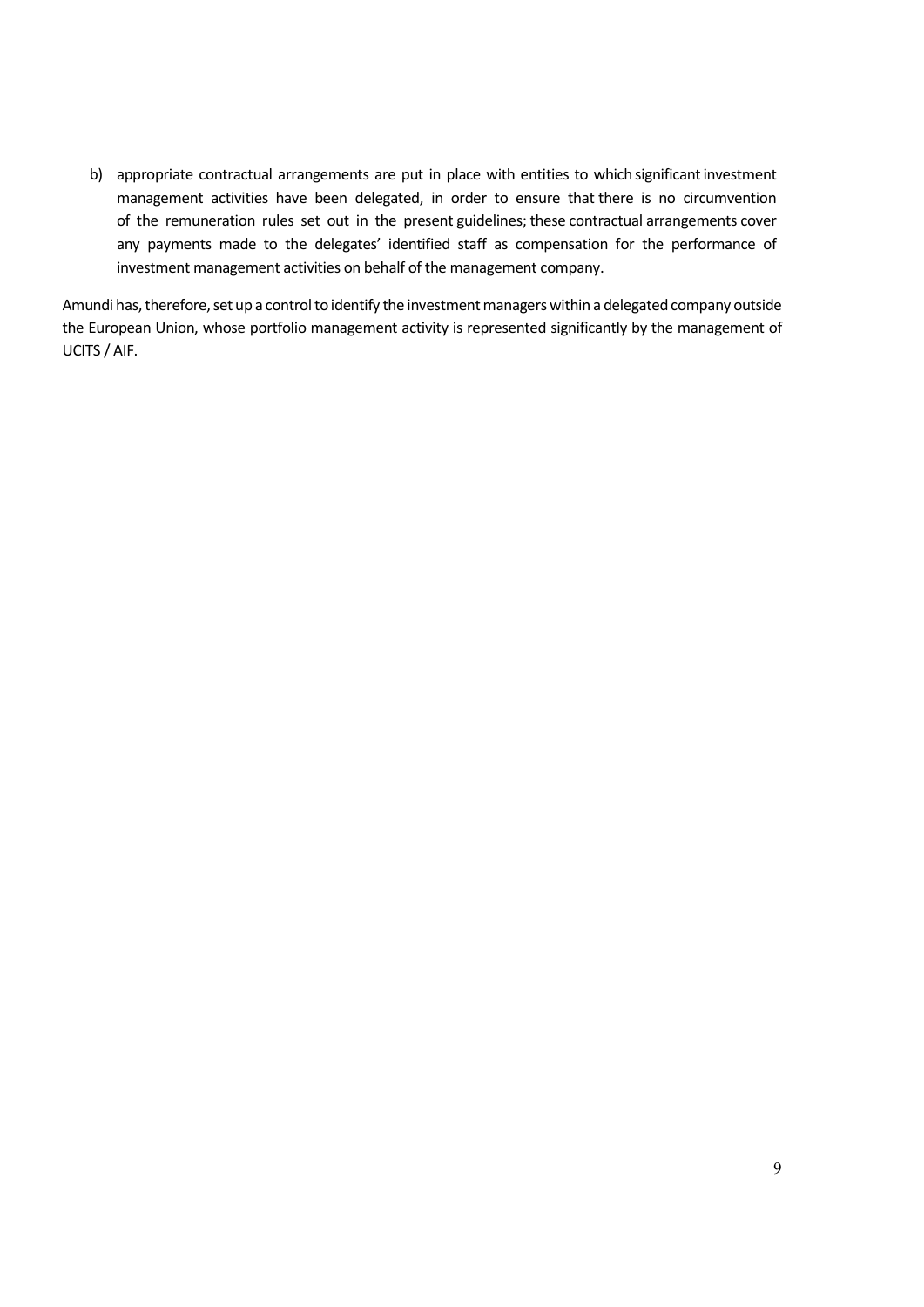# 4. Terms of payment for standard policy

4.1. Above a certain level of variable remuneration<sup>1</sup>, payments are partly deferred over a 3-year period.

- Variable remuneration deferral scale for 'non identified' staff

| Annual variable remuneration | Percentage of annual<br>variable remuneration to be<br>deferred | Guaranteed non-deferred<br>portion |
|------------------------------|-----------------------------------------------------------------|------------------------------------|
| $<$ EUR 100 $k$              | 0%                                                              |                                    |
| EUR 100-400k                 | 40%                                                             | <b>EUR 100k</b>                    |
| EUR 400-600k                 | 50%                                                             | <b>EUR 240k</b>                    |
| <b>EUR 600k</b>              | 60%                                                             | <b>EUR 300k</b>                    |

Note: Corresponding local currency deferral tables are available in the Appendix II.

#### **Practical applications:**

- The percentage to be deferred is applied to the total annual variable remuneration awarded (applied « as from the first euro awarded »).
- The application of this scale cannot lead to a deferred amount in cash lower than EUR 15k. Below this amount, the deferral is cancelled and the variable compensation is fully paid.
- The application of this scale cannot lead to a short term payment lower than the non-deferred portion,
- In case the employee is a participant of the long-term incentive scheme,
	- $\circ$  The performance shares grant will be taken into consideration for the calculation of the portion of variable remuneration to be deferred;
	- $\circ$  The performance shares will be delivered to the beneficiaries at the end of the deferral period (cliff vesting). The deferred portion of the bonus will be split in three equal tranches delivered over 3-years after the grant date (gradual vesting),
	- o In case the long-term incentive grant is higher than the computed deferred remuneration, taking into account the guaranteed non-deferred portion, the entire bonus will be paid upfront at the grant date;

#### *Example of calculation of deferred compensation split:*

The employee is not an identified staff and has been granted an annual variable remuneration of 200.000 €, of which 40.000 € is represented by performance shares grant and 160.000 € by performance bonus.

 $<sup>1</sup>$  As a reminder, variable remuneration includes both bonus and long-term incentive.</sup>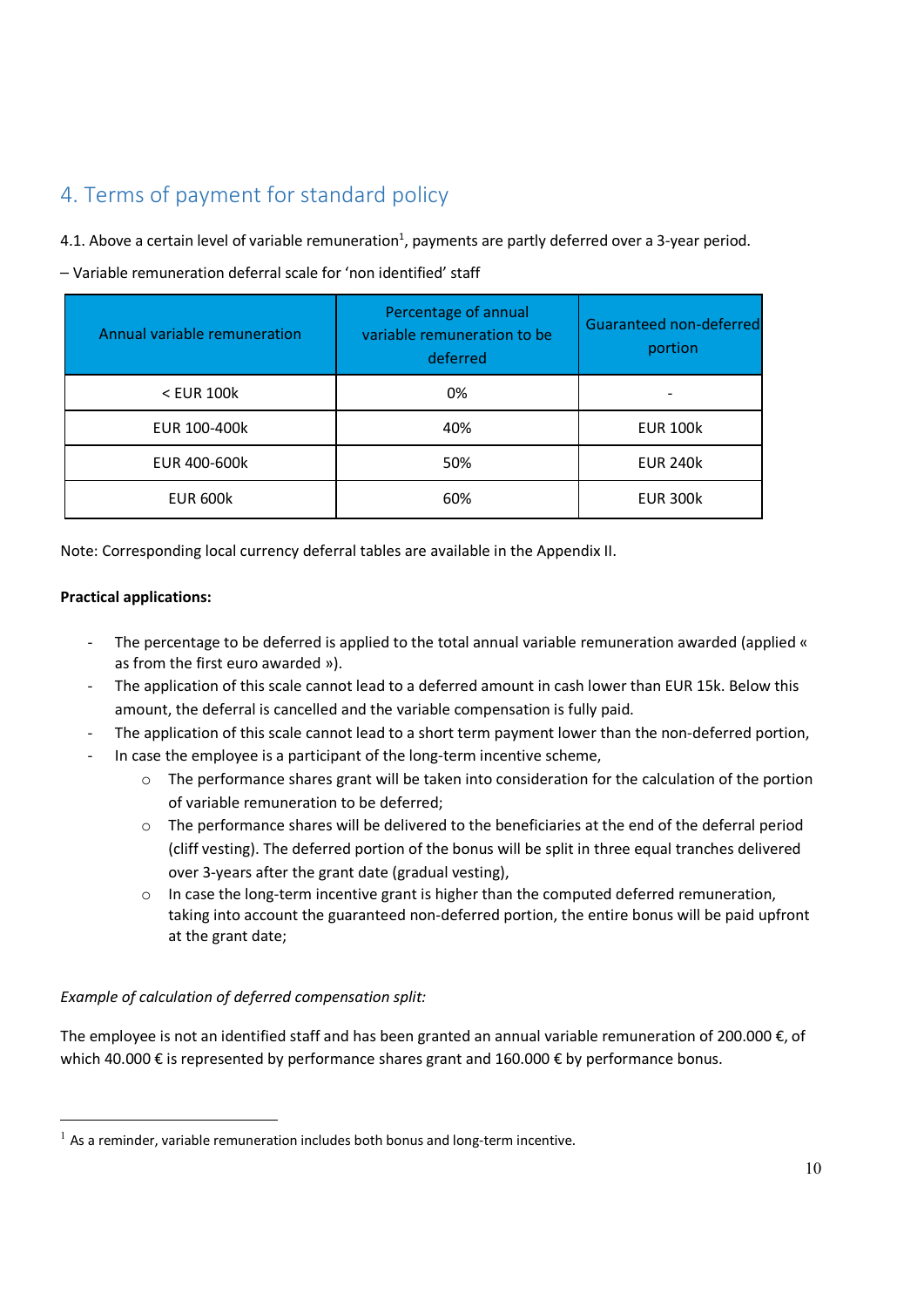The variable compensation to be deferred is 40% of 200.000  $\epsilon$  = 80.000  $\epsilon$ , of which 40.000  $\epsilon$  consist of the LTI grant and 40.000 € the deferred portion of the bonus. The remaining portion of variable compensation is paid upfront (200.000 € - 80.000 € = 120.000 €).

4.2. Definitive vesting conditions:

Each tranche of the deferred variable compensation vests only under conditions of collective performance (Group level), absence of excessive risk-taking professional behavior (Individual level) and presence at the date of vesting. Not meeting these conditions can result in a decrease or loss of the deferred award. The collective performance conditions are defined in the deferred bonus plan and in the share-based plan and reflect the deferment duration and nature of the incentive plan.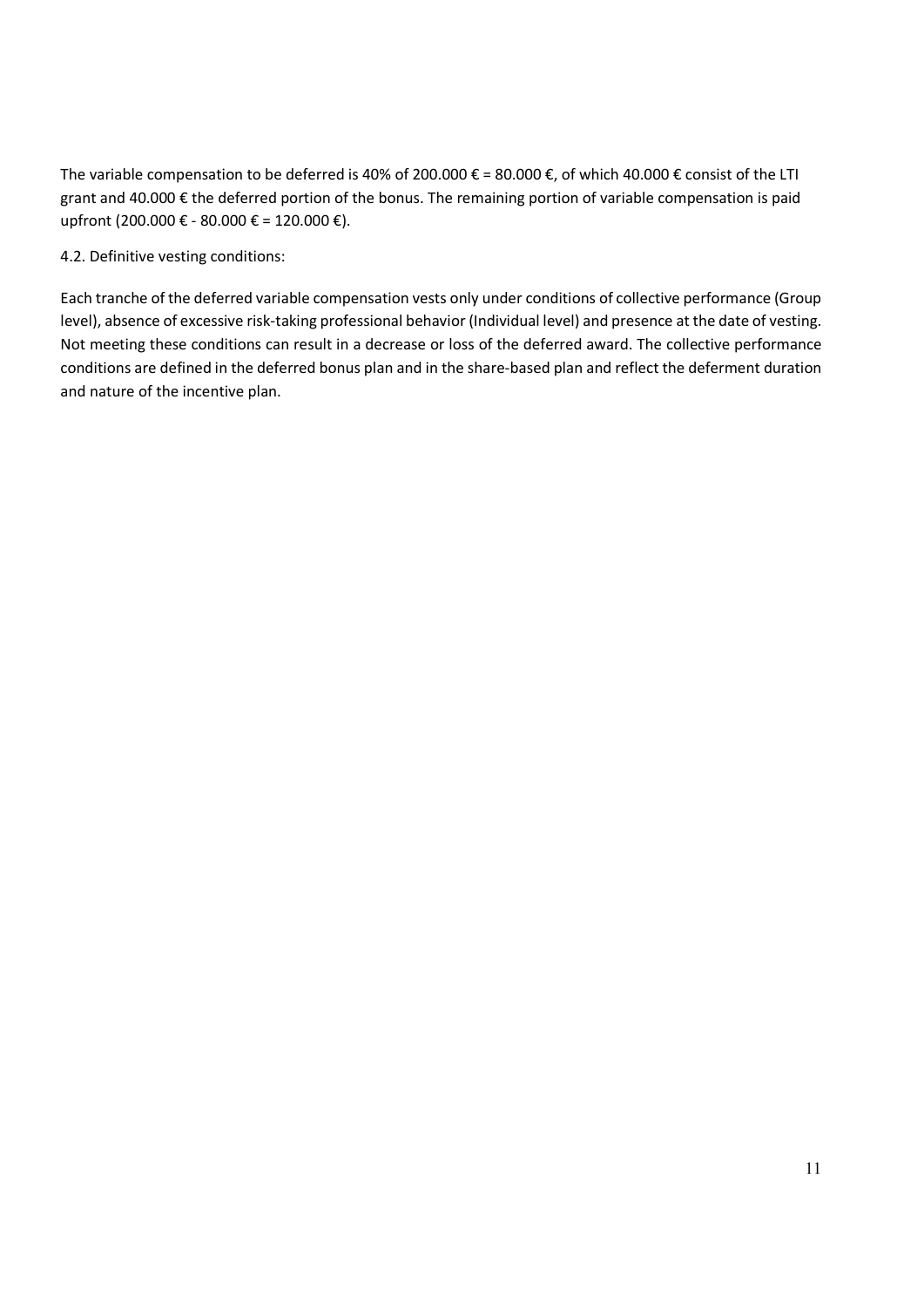# 5. Terms of payment for 'identified staff'

For "identified staff" (definition in section 3), variable remuneration is paid based on the following principles:

5.1. Variable remuneration payments are partly deferred over a 3-year period and made only provided that the employee meets performance conditions and does not take any excessive risks over the period.

- Variable remuneration deferral scale for 'identified' staff :

| Annual variable remuneration | Percentage of annual<br>variable remuneration to be<br>deferred | Guaranteed non-deferred<br>portion |
|------------------------------|-----------------------------------------------------------------|------------------------------------|
| 0-600 k€                     | 50%                                                             |                                    |
| >600 k€                      | 60%                                                             | 300 k€                             |
| <b>Executive Committee</b>   | 60%                                                             |                                    |

Note: Corresponding local currency deferral tables are available in the Appendix II.

#### **Practical applications:**

- The percentage to be deferred is applied to the total annual variable remuneration awarded (applied "as from the first euro awarded").

- In case the employee is a participant of the long-term incentive scheme,

- o the performance shares grant will be taken into consideration for the calculation of the portion of variable remuneration to be deferred.
- $\circ$  the performance shares will be delivered to the beneficiaries at the end of the deferral period (cliff vesting). The deferred portion of the bonus will be split in three equal tranches delivered over 3-years after the grant date (gradual vesting) and indexed to a representative basket of funds.

#### *Example of calculation of deferred compensation split:*

The employee is an identified staff and has been granted an annual variable remuneration of 200.000 €, of which 60.000 € is represented by performance shares grant and 140.000 € by performance bonus. The variable compensation to be deferred is 50% of 200.000 € = 100.000 €, of which 60.000 € consist of the LTI grant and 40.000 € the deferred portion of the bonus. The remaining portion of variable compensation is paid upfront (200.000 € - 100.000 € = 100.000 €).

5.2. Definitive vesting conditions:

Each tranche of the deferred variable compensation vests only under conditions of collective performance (Group level), absence of excessive risk-taking professional behavior (Individual level) and presence at the date of vesting. Not meeting these conditions can result in a decrease or loss of the deferred award.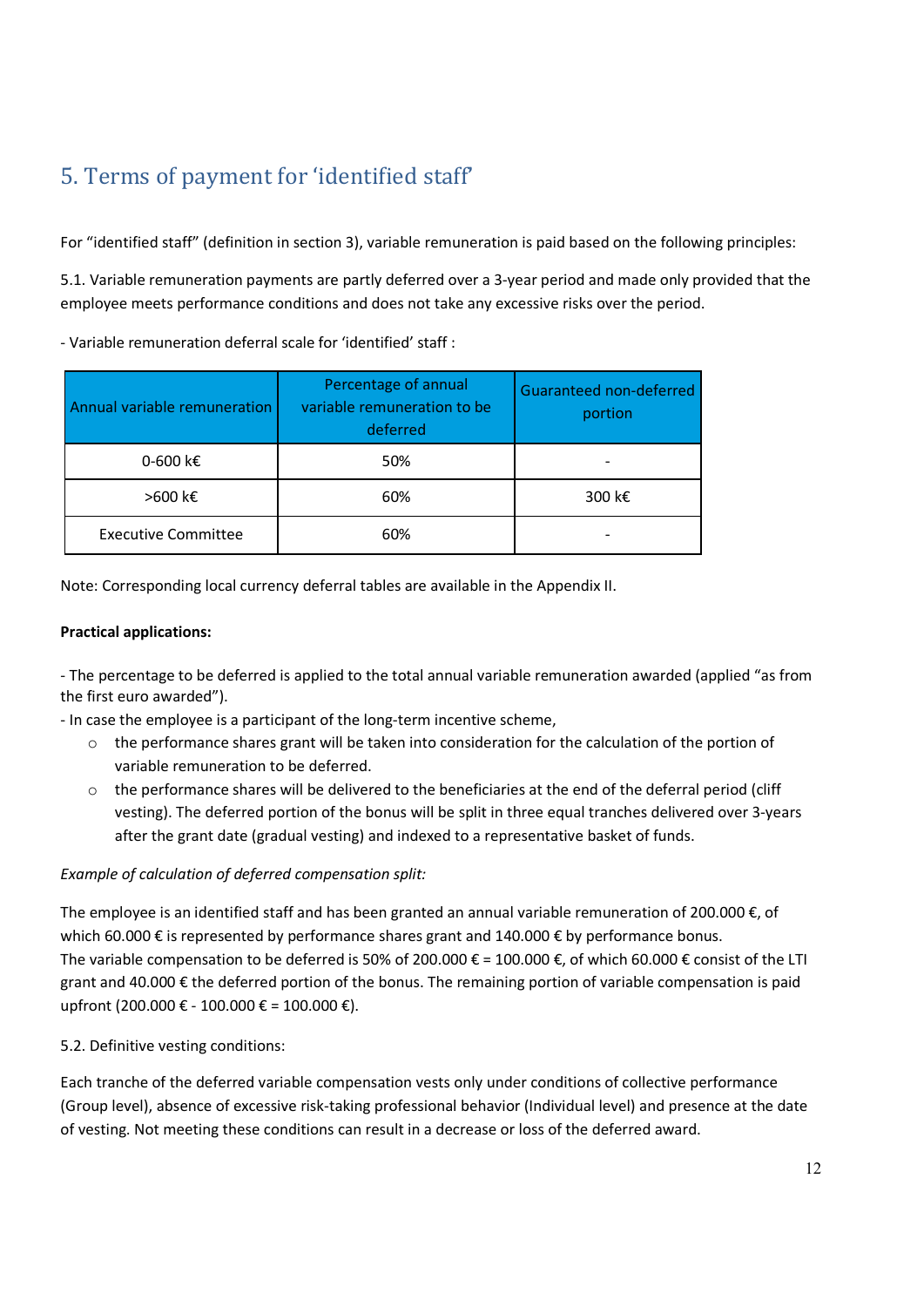The collective performance conditions are defined in the deferred bonus plan and in the share-based plan and reflect the deferment duration and nature of the incentive plan.

5.3. Payment of variable remuneration:

The deferred portion of bonus is indexed on the performance of a representative 'basket of funds'.

The employees concerned are not authorized to use personal hedging strategies in order to offset the impact of the risk alignment incorporated in the management of the deferred variable remuneration.

5.4. Monitoring of risk-taking behavior:

The monitoring the risk limits and compliance rules is implemented annually by the concerned control functions (Risk and Compliance).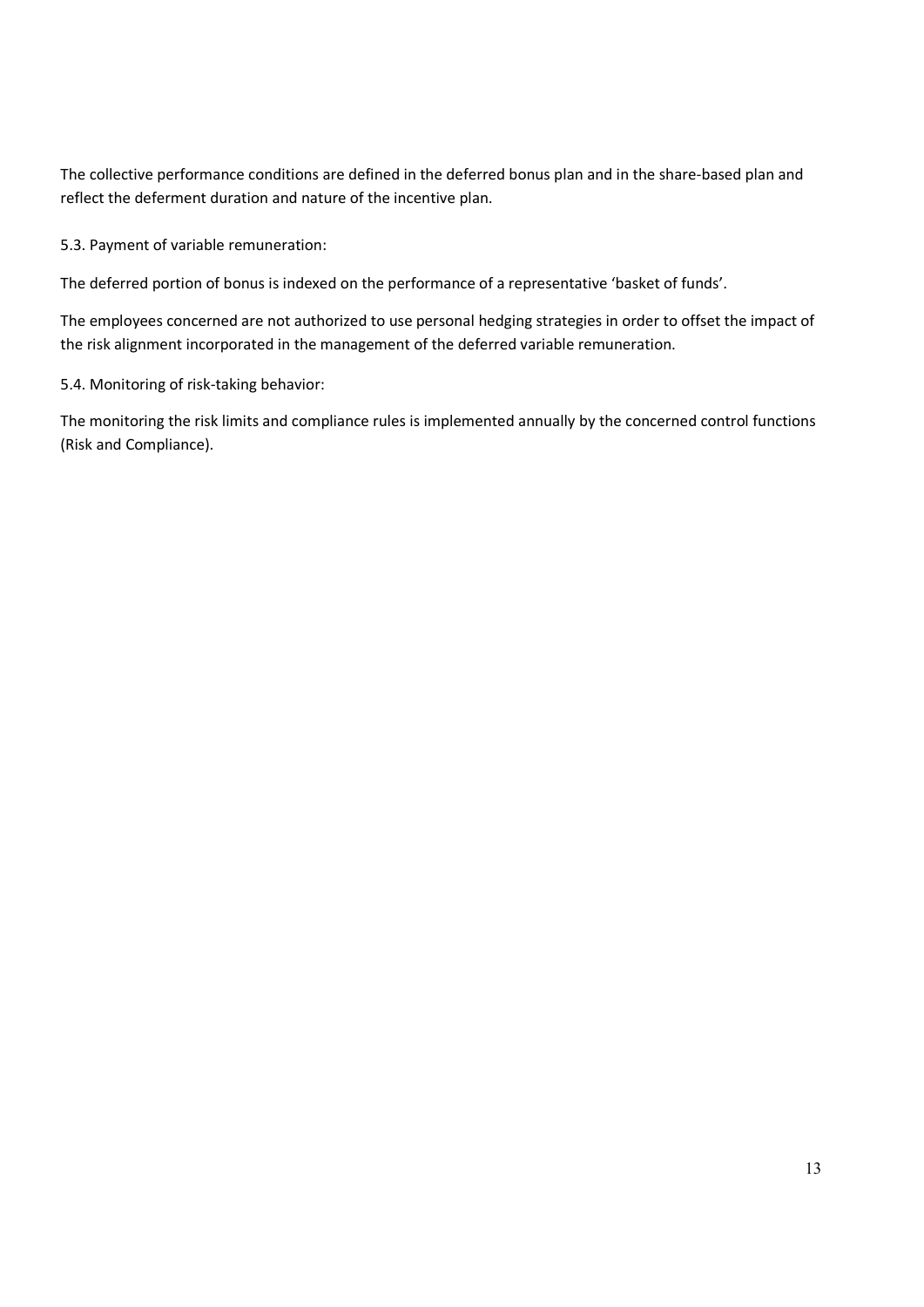## 6. Appendix I: 2021-2022 key highlights regarding the remuneration policy

#### **Implementation of an LTI plan**

6.1. Following the Amundi Group General Assembly dated 16th May, 2019, the principle of an LTI grant delivered through Amundi performance shares has been decided for its key executives, and has been validated by the Amundi Board of Directors on the 28th April, 2021.

6.2. All performance shares are subject to the following vesting conditions:

- a single vesting 3 years after the grant date (2024),
- Absence of excessive risk-taking professional behavior,
- Group performance conditions based on the achievement of three financial KPIs over 3 years (weight 80%) and ESG commitments (weight 20%) linked with Amundi Business Plan.

6.3. The overall award value is considered deferred by nature, and is understood as being part of the variable compensation.

#### **Deferred bonus indexation arrangements**

6.4. For identified staff, the whole amount of deferred bonus will be indexed on the performance of a representative basket of funds as validated by the Risk Remuneration Committee.

6.5. Indexation on the basket of funds (at group or entity level) will be determined by measuring the relative or absolute performance of each constituent of the basket depending on the fund management type (benchmarked or not). For the basket of funds, the performance (and thus the indexation) is then calculated as the equally weighted average performance of its constituents. These performances are calculated on a calendar year basis in absolute terms for total return type of funds and in relation to the benchmark (as described in its prospectus) for benchmarked funds. The annual performance for indexation purposes of each basket of funds is validated by the Risk Remuneration Committee.

In 2022, baskets of funds are defined at Amundi, Amundi Real Assets legal entities (Amundi Immobilier, Amundi PEF, Amundi Transition Energetique, and Amundi RE Italia sgr) and Amundi SGR levels.

#### **Detailed individual and collective vesting conditions**

6.6. Each tranche of deferred compensation vests only under conditions of performance, absence of excessive risk-taking professional behavior and presence at the date of vesting. Not meeting these conditions can result in a decrease or loss of the deferred amount.

6.7. Together, the (collective) performance condition and the (individual) absence of risky professional behavior form the 'malus' clause (ex-post risk adjustment).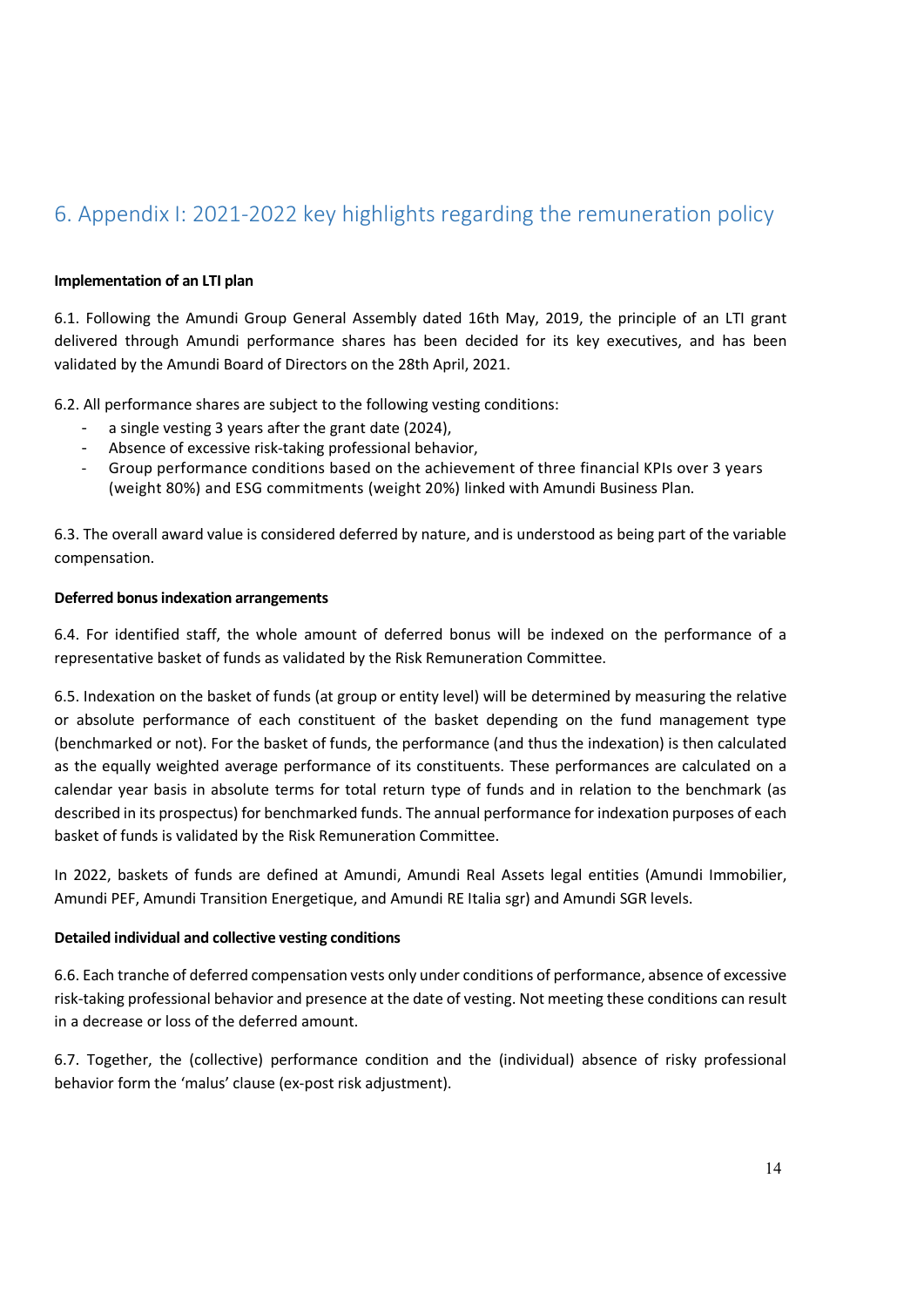- The performance condition relative to each tranche of deferred compensation is related to the achievement of group / entity level financial performance. As such, in case of significantly adverse financial performance, the deferred part of variable remuneration can be voided partially or in full.

- The condition related to the absence of excessive risk-taking professional behavior is individual in nature and will be assessed by the Risk Remuneration Committee as regards:

- Misconducts or breach of compliance rules as implemented by Amundi
- Non-compliance with risk processes and limits implemented by Amundi.

6.8. Monitoring of risk-taking behavior: see paragraph 5.4.

#### **Carried interest**

6.9. In order to ensure full alignment of interests between equity providers and management companies, Amundi has implemented a specific remuneration structure in the form of a carried interest, for a selected number of beneficiaries in the private equity and private debt sectors.

#### **Lyxor acquisition**

6.10. Following Lyxor acquisition by Amundi on 31st December, 2021, former Lyxor employees will have their remuneration under Amundi Remuneration policy as of performance year 2022. It means that it will applied to variable remuneration granted in March 2023.

## 7. Appendix II: Local currency deferral tables

### Standard deferral tables in main local currencies

#### **GBP award**

| Variable remuneration | Percentage of variable remuneration to be<br>deferred |
|-----------------------|-------------------------------------------------------|
| $<$ GBP 85 $k$        | 0%                                                    |
| GBP 85-350 k          | 40% with at least GBP 85 k non-deferred               |
| GBP 350-500 k         | 50% with at least GBP 210 k non-deferred              |
| $\ge$ GBP 500 k       | 60% with at least GBP 250 k non-deferred              |

#### **JPY award**

| Variable remuneration | Percentage of variable remuneration to be<br>deferred |
|-----------------------|-------------------------------------------------------|
| $\langle$ JPY 13 m    | 0%                                                    |
| JPY 13-50 m           | 40% with at least JPY 13 m non-deferred               |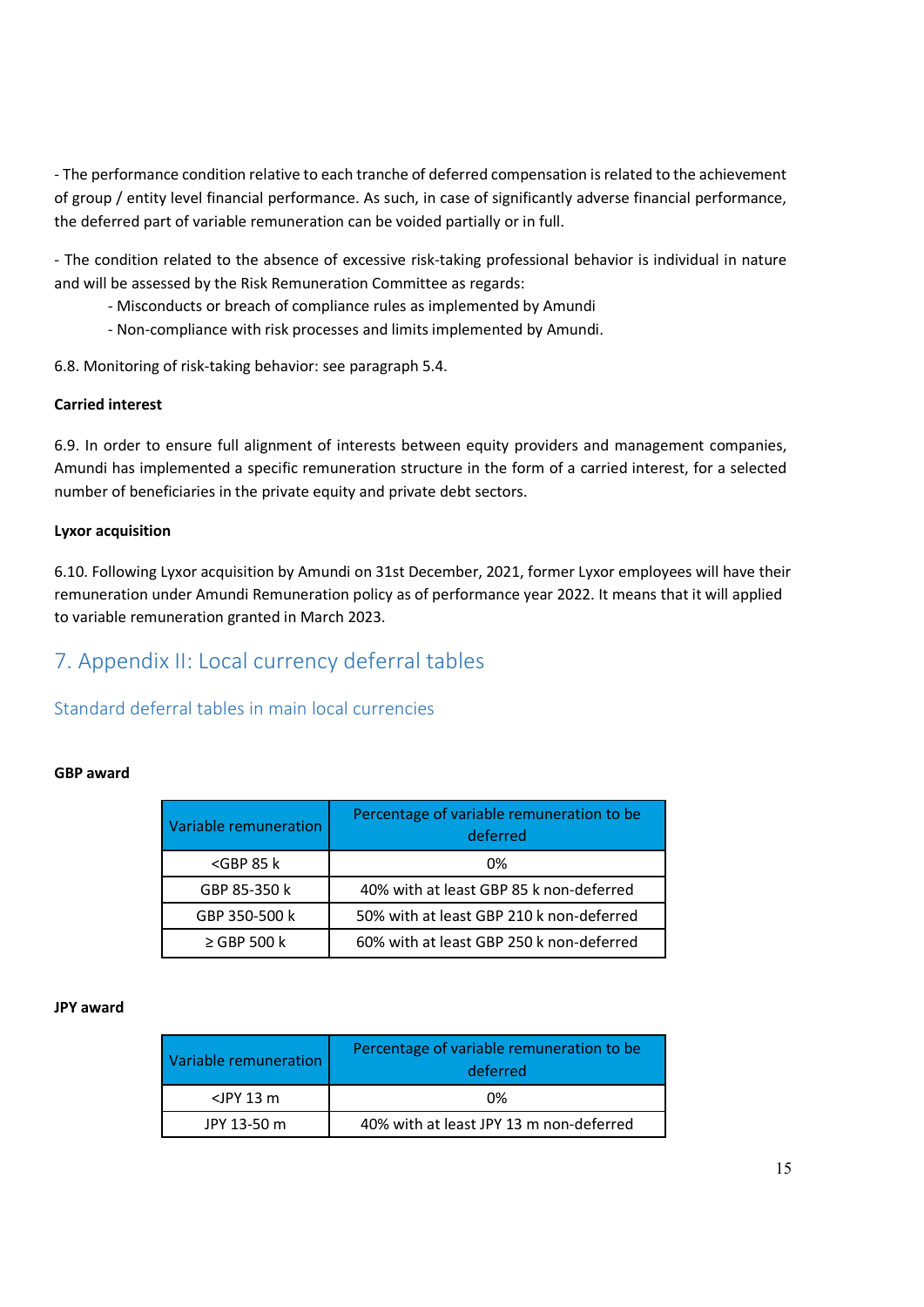| JPY 50-75 m  | 50% with at least JPY 30 m non-deferred   |
|--------------|-------------------------------------------|
| $>$ IPY 75 m | 60% with at least JPY 37,5 m non-deferred |

#### **HKD award**

| Variable remuneration | Percentage of variable remuneration to be<br>deferred |
|-----------------------|-------------------------------------------------------|
| $-HKD1$ m             | 0%                                                    |
| <b>HKD 1-4 m</b>      | 40% with at least HKD 1 m non-deferred                |
| <b>HKD 4-6 m</b>      | 50% with at least HKD 2,4 m non-deferred              |
| $\geq$ HKD 6 m        | 60% with at least HKD 3 m non-deferred                |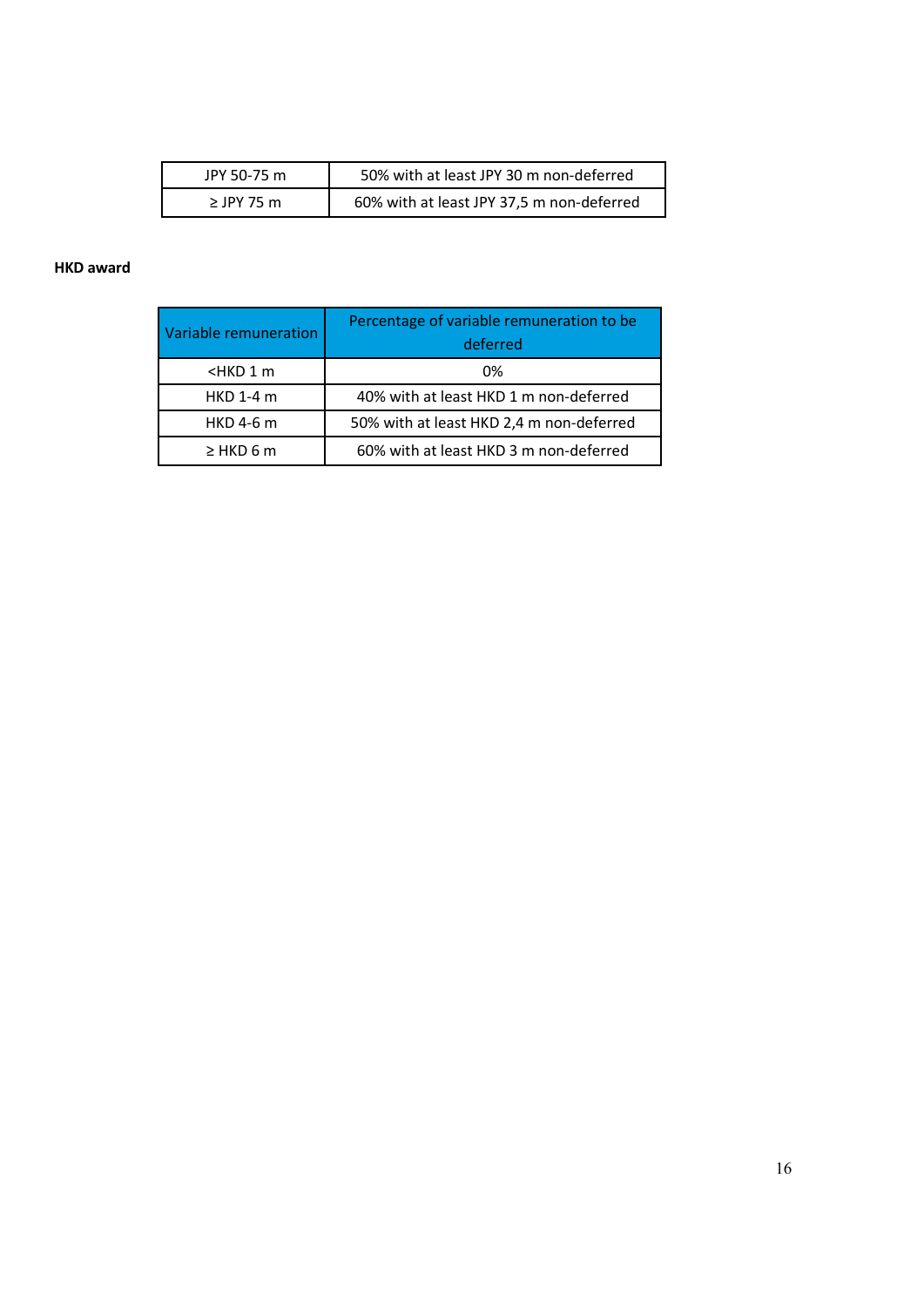### **SGD award**

| Variable remuneration                     | Percentage of variable remuneration to be<br>deferred |
|-------------------------------------------|-------------------------------------------------------|
| <sgd 170="" k<="" td=""><td>0%</td></sgd> | 0%                                                    |
| SGD 170-700 k                             | 40% with at least SGD 170 k non-deferred              |
| SGD 700-1000 k                            | 50% with at least SGD 420 k non-deferred              |
| $\geq$ SGD 1000 k                         | 60% with at least SGD 500 k non-deferred              |

### **Minimum deferred amount in main local currencies under the standard deferral policy:**

| FUR     | ARF     |                 | 4 K.D           | SGD     |
|---------|---------|-----------------|-----------------|---------|
| EUR 15k | GBP 12k | <b>JPY 2.1M</b> | <b>HKD 150k</b> | SGD 30k |

## Identified staff deferral tables

#### **GBP award**

| Variable remuneration | Percentage of variable remuneration to be<br>deferred |
|-----------------------|-------------------------------------------------------|
| $<$ GBP 85 $k$        | 0%                                                    |
| GBP 85-500 k          | 50%                                                   |
| $\ge$ GBP 500 k       | 60% with at least GBP 250 k non-deferred              |

#### **JPY award**

| Variable remuneration | Percentage of variable remuneration to<br>be deferred |
|-----------------------|-------------------------------------------------------|
| $\langle$ JPY 13 m    | 0%                                                    |
| JPY 13-75 m           | 50% with at least JPY 13 m non-deferred               |
| $\ge$ JPY 75 m        | 60% with at least JPY 37,5 m non-deferred             |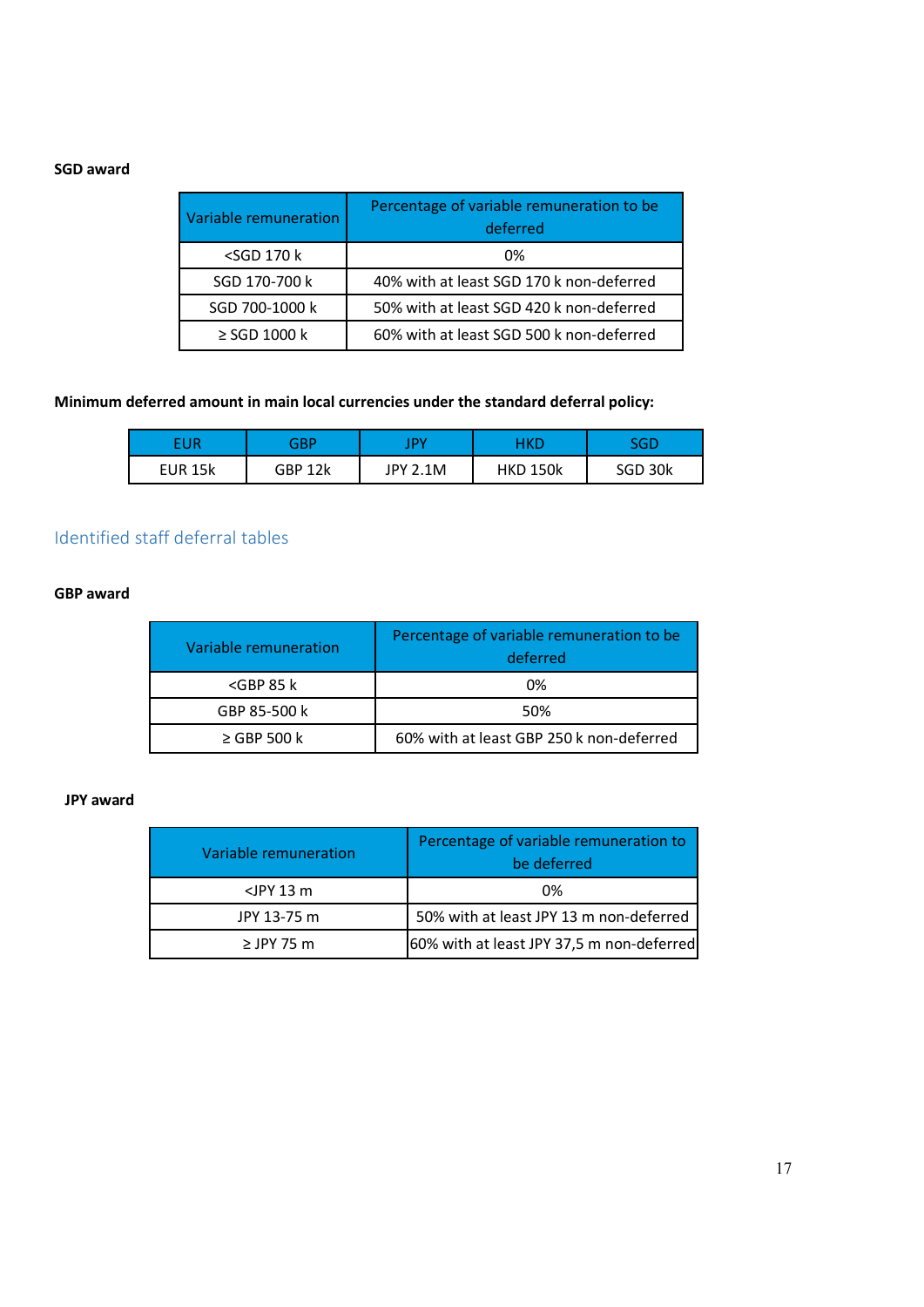#### **HKD award**

| Variable remuneration                   | Percentage of variable remuneration to<br>be deferred |  |  |
|-----------------------------------------|-------------------------------------------------------|--|--|
| <hkd 1="" m<="" td=""><td>0%</td></hkd> | 0%                                                    |  |  |
| <b>HKD 1-6 m</b>                        | 50%                                                   |  |  |
| $\geq$ HKD 6 m                          | 60% with at least HKD 3 m non-deferred                |  |  |

#### **SGD award**

| Variable remuneration | Percentage of variable remuneration to<br>be deferred |  |  |
|-----------------------|-------------------------------------------------------|--|--|
| $<$ SGD 170 $k$       | 0%                                                    |  |  |
| SGD 170k - 1000 k     | 50%                                                   |  |  |
| $\geq$ SGD 1000 k     | 60% with at least SGD 500 k non-deferred              |  |  |